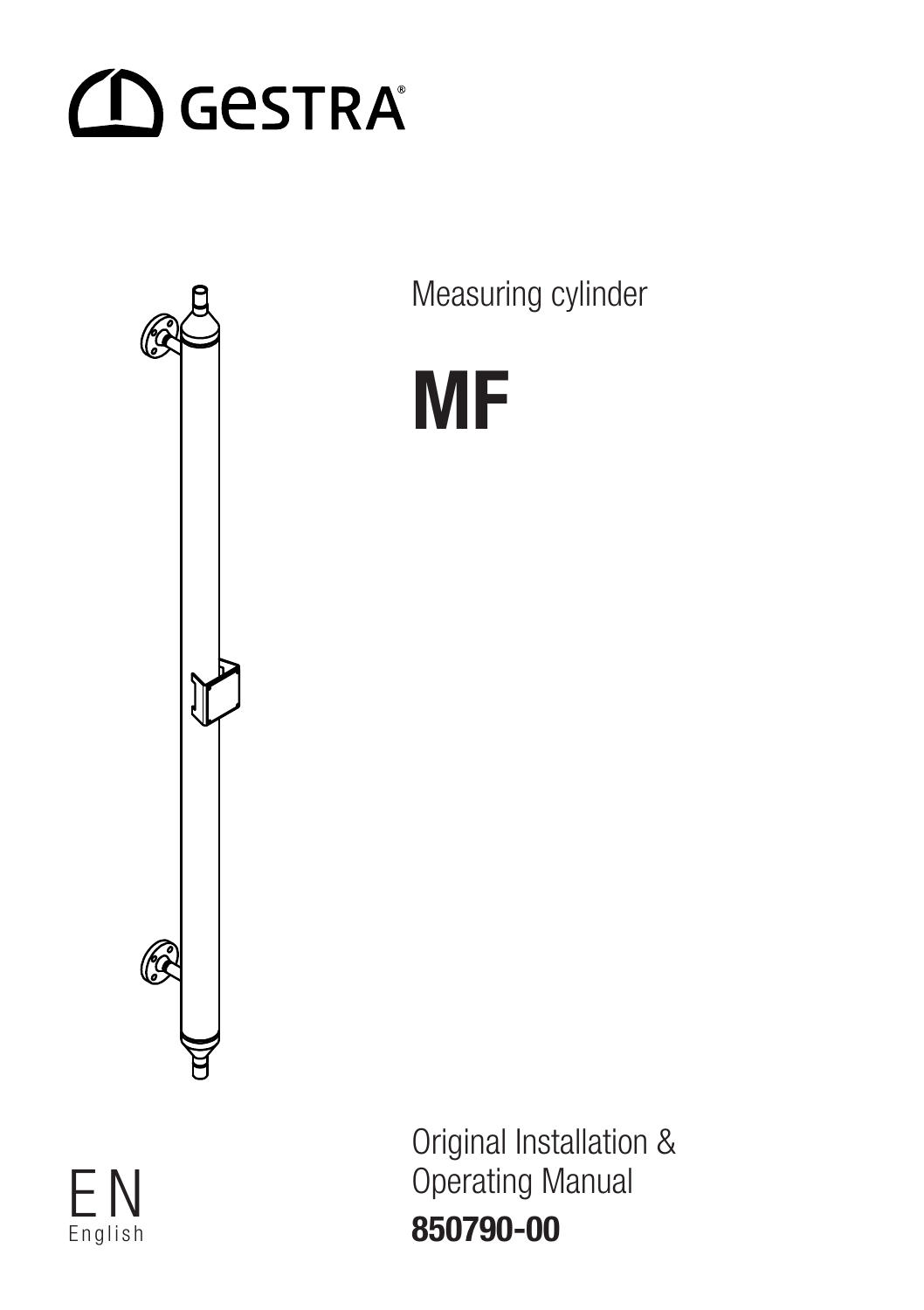### **Contents**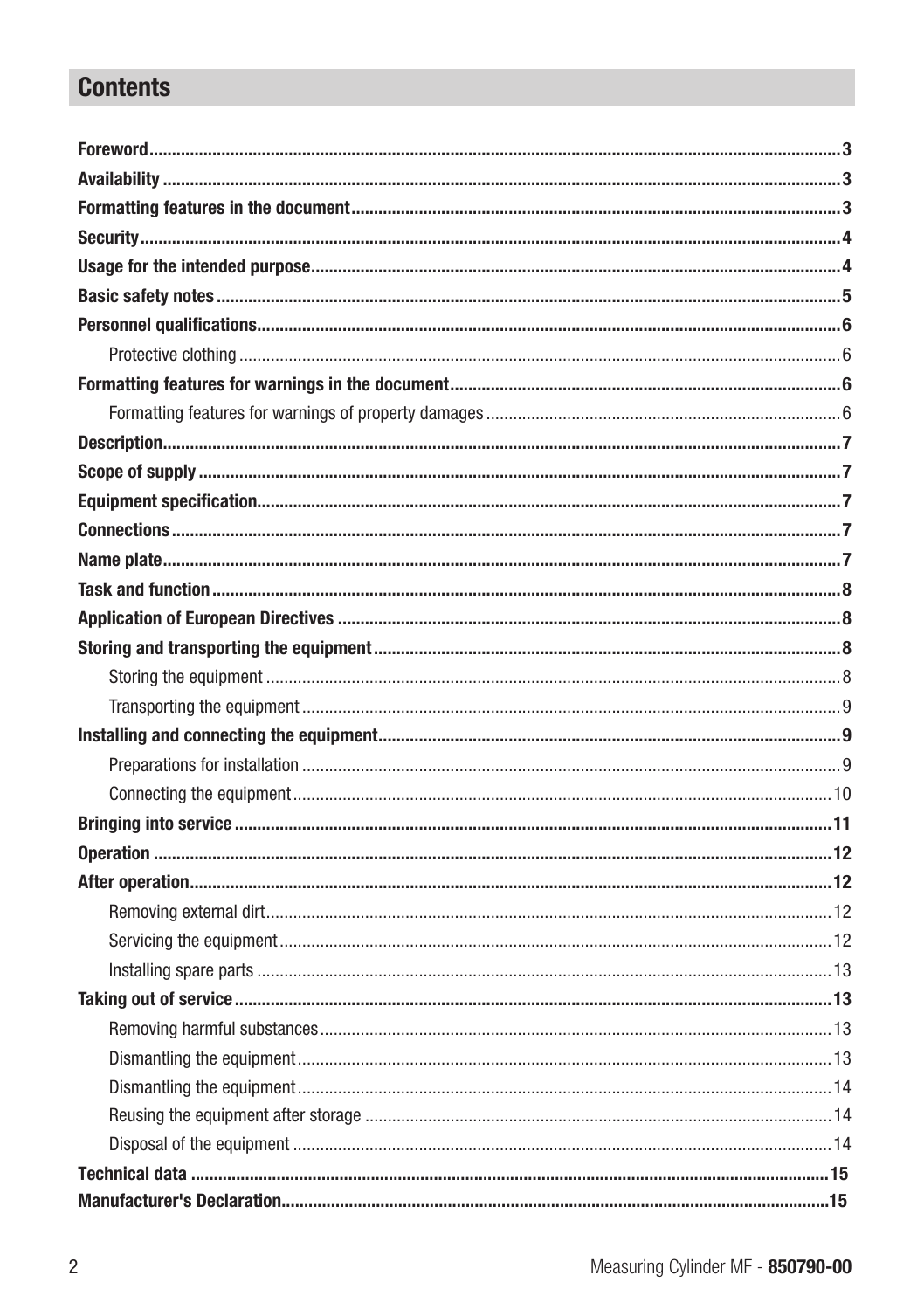#### <span id="page-2-0"></span>Foreword

This Installation & Operating Manual will help you to use the measuring cylinder MF safely and cost-efficiently. The measuring cylinder MF is referred to below simply as equipment.

This Installation & Operating Manual is intended for all persons bringing this equipment into service, and operating, using, servicing, cleaning or disposing of the equipment. In particular, the Installation & Operating Manual is aimed at service technicians, trained specialist personnel, and qualified and authorised operating personnel.

Each of the above must have read and understood the content of this Installation & Operating Manual.

Following the instructions in the Installation & Operating Manual helps to avoid danger and increases the reliability and service life of the equipment. In addition to the instructions in this Installation & Operating Manual, compliance with the applicable binding rules on accident prevention in the country and location of use, and with the generally recognised technical regulations for safe and proper working, is essential.

#### Availability

Always keep this Installation & Operating Manual together with the system documentation. Make sure that the Installation & Operating Manual is available to the operator.

The Installation & Operating Manual is part of the equipment package. Hand over this Installation & Operating Manual if you sell or pass on the equipment to a third party.

#### Formatting features in the document

Different types of information in the Installation & Operating Manual are formatted in different ways. This helps you to distinguish easily between the following types of information:

Normal text

Cross references

- ◗ Lists
	- ◗ Bullet points in lists

 $\geq$  Action to be taken

These tips contain additional information, e.g. about cost-efficient use of the equipment.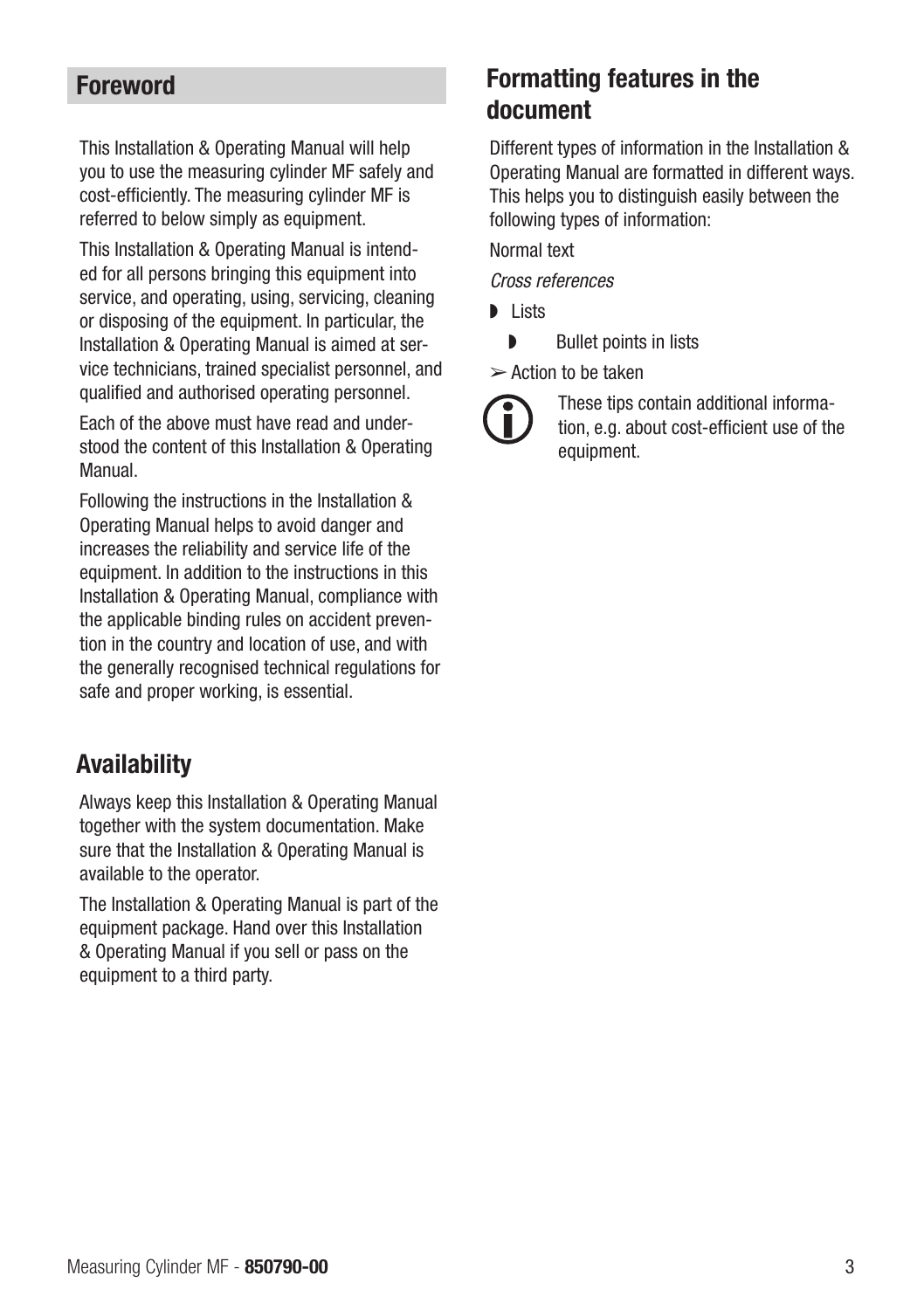#### <span id="page-3-0"></span>**Security**

#### Usage for the intended purpose

The measuring cylinder MF is used to mount a level electrode on equipment, on which direct installation of the level electrode is either not possible or not expedient with regard to the process.

The equipment may only be used within the admissible pressure and temperature limits, with due consideration of chemical and corrosive influences.

Usage for the intended purpose also includes reading and adhering to all instructions in this manual, particularly the safety notes.

Improper use also includes using equipment made of materials that are unsuitable for the medium used.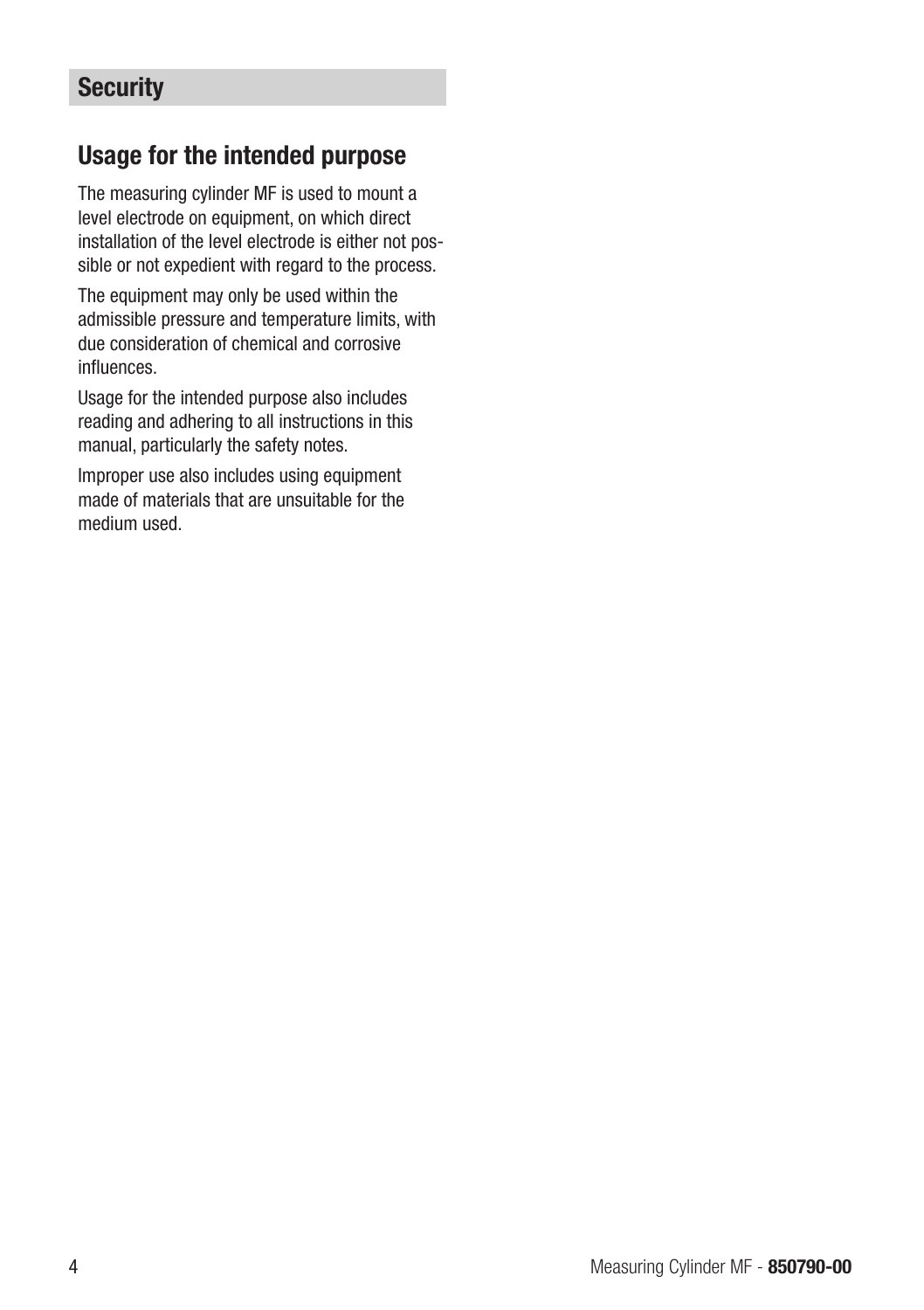#### <span id="page-4-0"></span>Basic safety notes

#### Risk of serious injury

- ◗ The equipment can become hot during operation. Only bring the equipment into service if protection against contact with the hot surface is provided through insulation or other protection.
- ◗ The equipment is under pressure and can get hot during operation. Only perform work on the equipment if the following conditions are satisfied:
	- ◗ The pipes and equipment must be shut off and depressurised.
	- ◗ All fluid must be completely removed from the equipment.
	- **▶** The pipes and equipment must have cooled to around 20 °C (lukewarm).
- ◗ For equipment used in contaminated areas, there is a risk of serious or fatal injury from harmful substances on the equipment. Only perform work on the equipment when it has been thoroughly decontaminated. Wear the protective clothing specified for the contaminated zone during all work.
- ◗ The equipment may only be used with fluids that are not aggressive in contact with its material and seals. Otherwise, leaks may occur and hot or toxic fluid may escape.
- ◗ The equipment and its components may only be installed or removed by specialist personnel. Specialist personnel must be familiar with and have experience in the following areas:
	- ◗ Producing connections on pipes, boilers or vessels.
	- Selecting suitable lifting gear for the product and using it safely.
	- ◗ Working with hazardous (contaminated, hot or pressurised) media.
- ◗ If the admissible pressure and temperature ratings are exceeded, the equipment may be destroyed, causing hot or pressurised fluid to escape.

Make sure the equipment is always used within the admissible pressure and temperature ratings. You can find information on the pressure and temperature ratings on the name plate.

- ◗ Incorrect handling of lifting gear or the use of unsuitable lifting gear can lead to the equipment or parts thereof falling.
	- ◗ Only allow specialist personnel to lift the equipment or its components.
	- Make sure that no persons are ever standing below suspended loads.
	- Make sure that the lifting gear has sufficient load-bearing capacity for the load to be lifted, and that the load is sufficiently secured. Please consult the manufacturer for information about component weight and safe lifting points.
	- ◗ Ensure compliance with all locally applicable safety and accident prevention regulations.

#### Risk of minor injury

- ◗ There is a risk of cuts from sharp-edged internal parts of the equipment. Always wear protective gloves when working on the equipment.
- ◗ If the equipment is inadequately supported during installation, there is a risk of crushing if it falls. Secure the equipment during installation so it cannot fall. Wear sturdy safety boots.

#### Information on property damages or malfunctions

- ◗ Installing the equipment against the specified direction or in the wrong location will result in malfunctions. This could cause damage to the equipment or the higher-level system. Connect the equipment to the boiler/vessel in the direction specified in this Installation & Operating Manual.
- ◗ Equipment made from materials unsuitable for the fluid used wear faster. This can cause the fluid to escape. Make sure the material is suitable for the fluid used.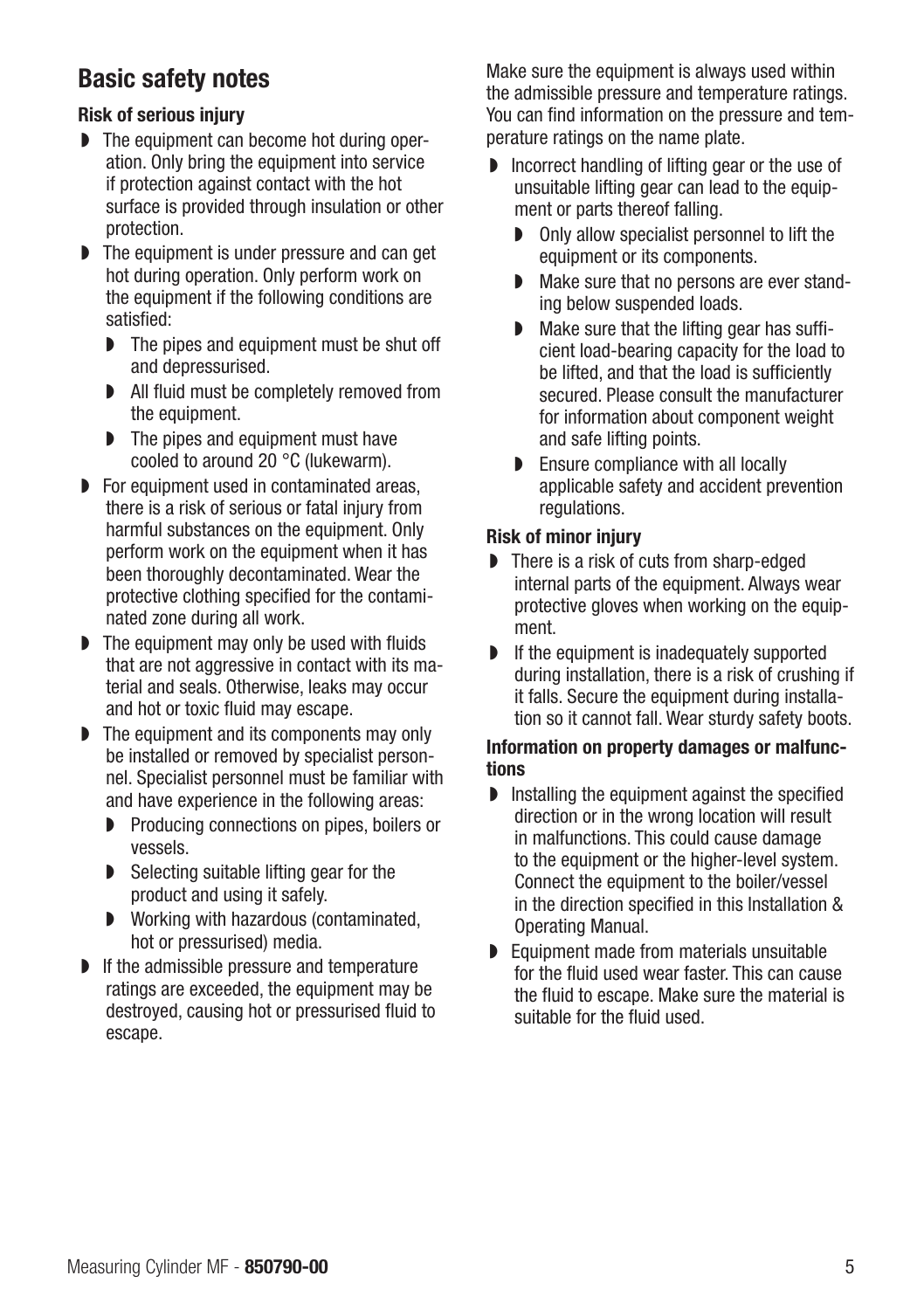#### <span id="page-5-0"></span>Personnel qualifications

Specialist personnel must be familiar with and have experience in the following areas:

- ◗ Explosion and fire protection provisions applicable at the site of installation
- ◗ Work on pressure equipment
- ◗ Producing connections on boilers/vessels
- ◗ Work with hazardous (hot or pressurised) fluids
- ◗ Lifting and transporting loads
- All information in this Installation & Operating Manual and other applicable documentation

## Protective clothing

The required protective clothing depends on the regulations at the place of work and the media used. You will find information on suitable protective clothing and personal protective equipment in the safety data sheet for the fluid used.

The protective clothing basically consists of the following items:

- Safety helmet as per EN 397
- Safety boots as per EN ISO 20345
- Sturdy leather gloves as per EN 388
- Safety goggles as per DIN EN 166

## Formatting features for warnings in the document

# **A DANGER**

Instructions with the word DANGER warn of a dangerous situation that result in death or serious injury.

# $\triangle$  CAUTION

Instructions with the word CAUTION warn of a situation that may result in minor or moderate injury.

#### Formatting features for warnings of property damages

# $\wedge$  attention

This information warns of a situation resulting in property damage.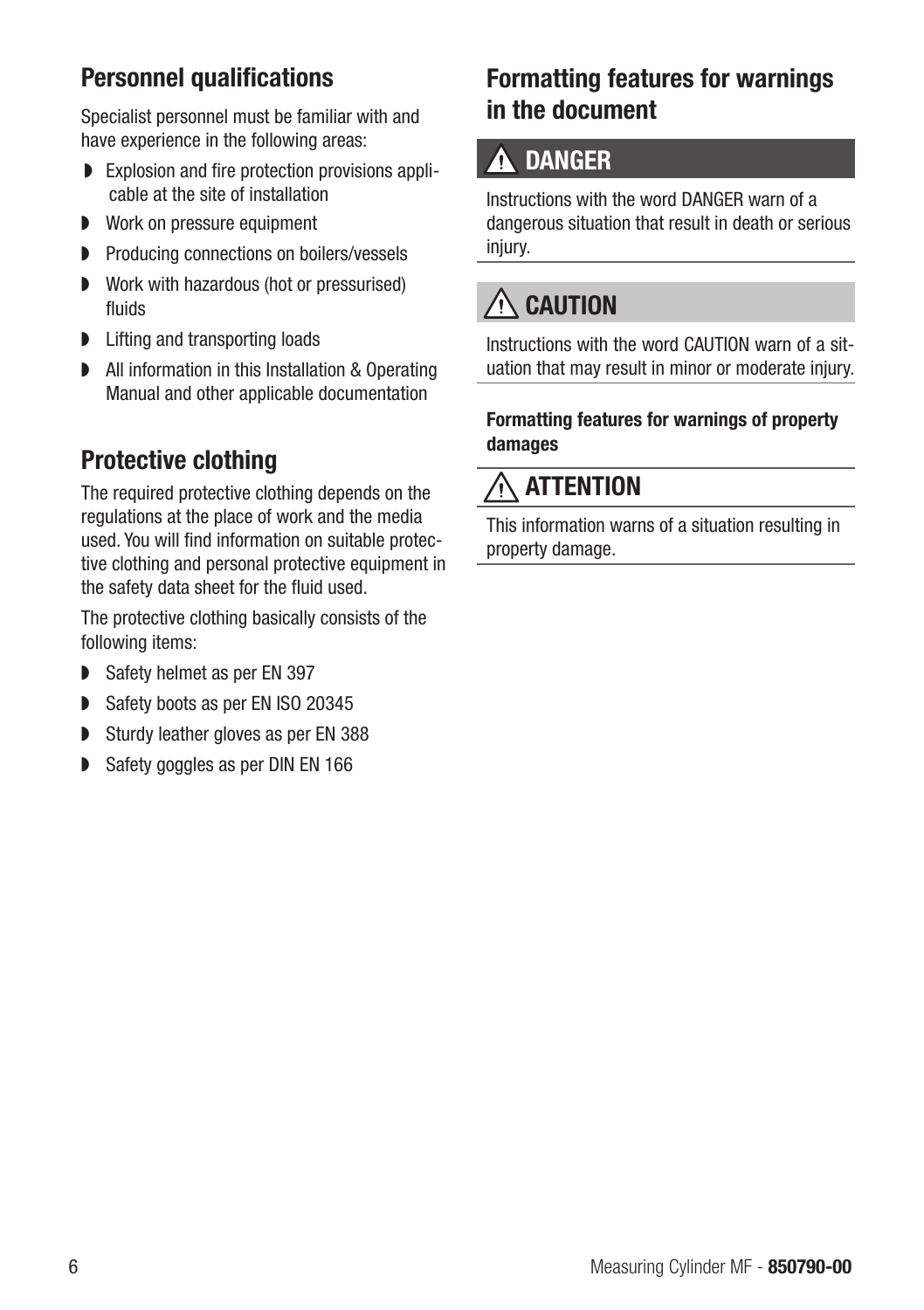#### <span id="page-6-0"></span>**Description**

#### Scope of supply

The equipment is packaged ready for installation.

#### Equipment specification

The equipment features the following connections:

- Connection N1 for level electrode
- ◗ Connection N2 for boiler/vessel
- ◗ Connection N3 for drainage



| No. | <b>Designation</b>    |
|-----|-----------------------|
|     | Measuring cylinder MF |
| റ   | Name plate            |

#### **Connections**

The equipment can be supplied with the following connections:

- ◗ Flange
- Screwed socket (connection N1 / N3)

#### Name plate

On the rating plate, you will find the following information:

- ◗ Manufacturer
- ◗ Type designation
- ◗ Minimum operating temperature
- ◗ Maximum operating temperature
- ◗ Maximum operating pressure
- Mark e.g. CE, UKCA (if required)
- Year of manufacture
- ◗ Serial number
- ◗ Vessel type
- Weight
- Regulations
- ◗ Test pressure
- Date of test
- ◗ Volume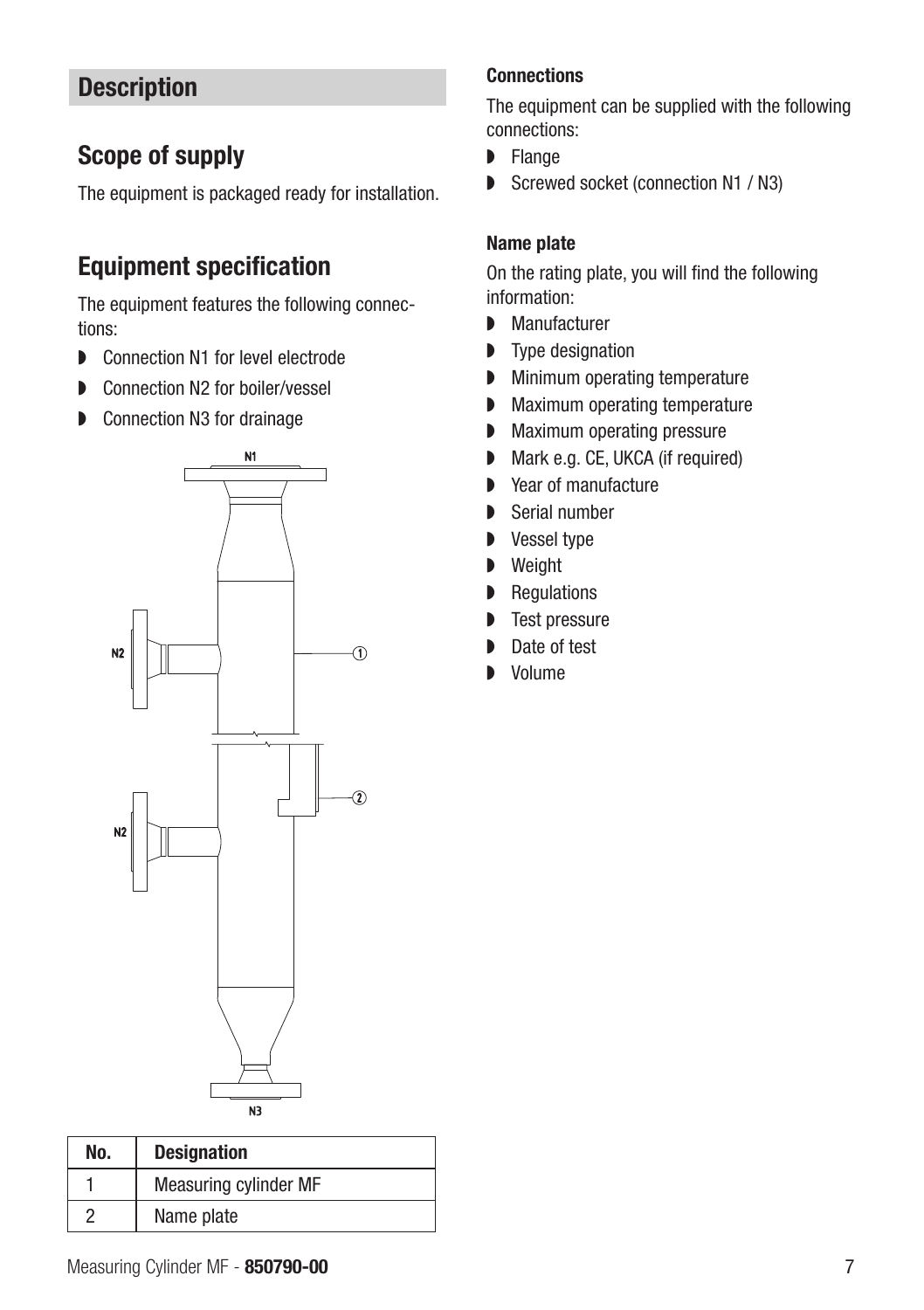## <span id="page-7-0"></span>Task and function

The measuring cylinder MF is connected to the boiler/vessel.

The cylinder is used to mount a level electrode.

## Application of European Directives

#### Pressure Equipment Directive

The equipment must conform to the requirements of the Pressure Equipment Directive (see Manufacturer's Declaration) and can be used for the following media:

■ Fluid group 2

#### **ATFX**

The equipment does not have its own potential ignition source and is not subject to the Explosion Protection Directive (see Manufacturer's Declaration).

Static electricity: Static electricity can be produced in the system if the equipment is installed between pipe flanges.

If the equipment is used in potentially explosive atmospheres, the discharge or prevention of possible electrostatic charging is the responsibility of the manufacturer or operator of the system. Observe explosion protection/the Ex category of the equipment when installing level electrodes.

#### Storing and transporting the equipment

# $\wedge$  attention

Storing or transporting the equipment incorrectly can damage it.

- $\ge$  Seal off all openings with the supplied or comparable – covers.
- $\triangleright$  Make sure the equipment remains dry and is protected against a corrosive atmosphere.
- $\geq$  Please contact the manufacturer if you wish to transport or store the equipment in different conditions.

## Storing the equipment

- $\geq$  Store the equipment solely in the following conditions:
	- Store the equipment for no more than 12 months.
	- ◗ Seal off all openings on the equipment with the supplied plugs or comparable covers.
	- ◗ Connecting and sealing surfaces must be protected against mechanical damage.
	- ◗ The equipment and all components must be protected against jolts and impacts.
- ◗ The equipment may only be stored in closed rooms in the following ambient conditions:
	- Air humidity below 50%, non-condensing
	- ◗ Clean room air, not salty or corrosive in other ways
	- $\triangleright$  Temperature  $5 40$  °C
- $\triangleright$  Make sure that these conditions are constantly maintained throughout storage.
- $\geq$  Please contact the manufacturer if you wish to store the equipment in different conditions.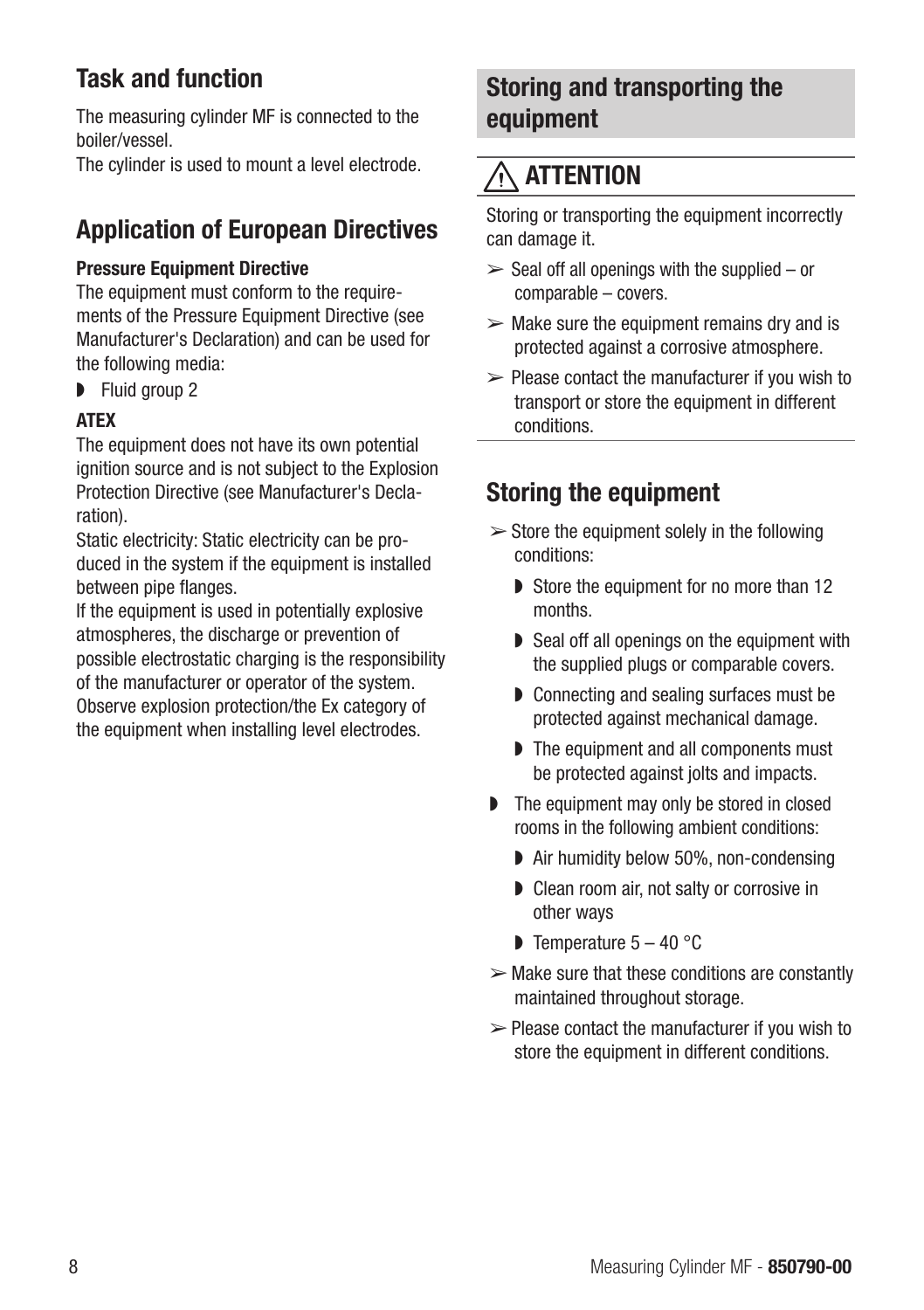#### <span id="page-8-0"></span>Transporting the equipment

# **A DANGER**

Risk of crushing from falling equipment or components.

- $\triangleright$  Always use suitable lifting gear when lifting, moving and working on the equipment and its components.
- $\triangleright$  Make sure that the equipment cannot tip over.
- $\triangleright$  Make sure that no persons are ever standing below suspended loads.

Lighter equipment can be transported and installed without lifting gear.

Equipment with a weight greater than around 25 kg requires support from another person or suitable lifting gear.

The precise equipment weight from which support is necessary depends on your physical capability and the local regulations and conditions.

- $\triangleright$  Maintain the same conditions during transport that were in place during storage.
- $\triangleright$  Insert the sealing plugs into the connections before transport.



If you do not have the supplied sealing plugs, seal the connections with comparable covers.

- $\geq$  You can transport the equipment unpacked over distances of a few metres.
- $\triangleright$  If transporting the equipment over longer distances, use the original packaging.
- $\triangleright$  If the original packaging is not available, pack the equipment so that it is protected against corrosion or mechanical damage.



The equipment can be transported for short periods at temperatures below 0 °C, providing that it has been completely drained and dried.

#### Installing and connecting the equipment

#### Preparations for installation

#### **DANGER**

Risk of crushing from falling equipment or components.

- $\geq$  Always use suitable lifting gear when lifting, moving and working on the equipment and its components.
- $\triangleright$  Make sure that the equipment cannot tip over.
- $\triangleright$  Make sure that no persons are ever standing below suspended loads.
- $\geq$  Remove the equipment from the transport package.
- $\triangleright$  Inspect the equipment for transport damage.
- $>$  If you discover transport damage, please contact the manufacturer.

Connections may be sealed with plugs on delivery.

- $\triangleright$  Remove sealing plugs before installation.
- $\geq$  Store the sealing plugs and packaging for later use.

## **A DANGER**

Risk of severe injury or death due to burns or intoxication during work on pipes, boilers and vessels.

- $\triangleright$  Make sure there are no hot or hazardous fluids in the equipment or the boilers/vessels.
- $\geq$  Make sure the connections to the equipment are not under pressure.
- $\triangleright$  Make sure the equipment has cooled down to a lukewarm temperature.
- $\triangleright$  Wear suitable protective clothing for the fluid. and use suitable personal protective equipment if necessary.

 You will find information on suitable protective clothing and personal protective equipment in the safety data sheet for the fluid used.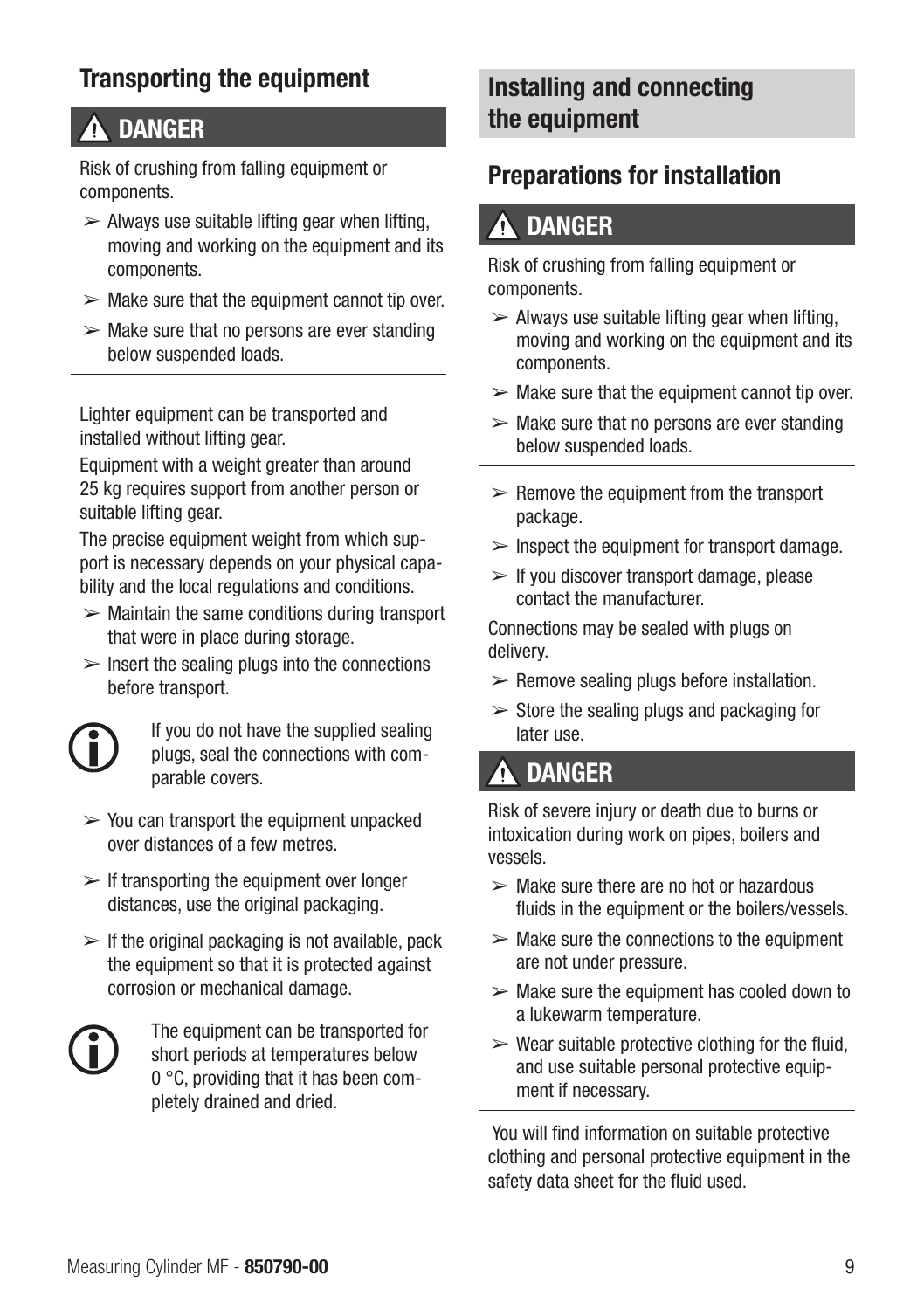#### <span id="page-9-0"></span>Connecting the equipment

# DANGER

Incorrectly connected equipment can result in accidents with extremely severe injuries or death.

 $\triangleright$  Make sure that only specialist personnel connect the equipment to the boiler/vessel.

Specialist personnel must have knowledge and experience of the type of connection used.

 $\geq$  Connect the equipment only as described in this Installation & Operating Manual.

# $\wedge$  caution

Escaped fluid due to damaged seals can harm the environment!

- $\triangleright$  Make sure that sealing surfaces are undamaged.
- $\geq$  Clean sealing surfaces before installing a new seal.
- $\triangleright$  Replace every seal after disassembly.
- $\geq$  Tighten threaded joints to the specified torque.

# **ATTENTION**

The equipment can be damaged if connections are too weak.

 $\geq$  Make sure that the connected equipment is not subjected to any forces or torques.

The plant operator is responsible for making sure that the equipment and sealing material are suitable for the fluid used.

- $\triangleright$  Make sure that the materials of all equipment components are suitable for the fluid used.
- $\geq$  Contact the manufacturer for more information.
- $\ge$  Inspect all seals before installation to ensure they are in perfect condition.
- $\triangleright$  Make sure the equipment is free of foreign bodies.
- $\geq$  Install the equipment in the pipe.
- $\triangleright$  Install the measuring cylinder with two stop valves and a drainage valve.
- $\triangleright$  Make sure the level electrode is connected to connection N1.
- $\triangleright$  Fit the equipment so that the drainage connection faces down.
- $\triangleright$  Make sure the boiler/vessel is connected to connection N2.
- $\geq$  Make sure that the equipment is fastened so that its full weight is supported.
- $\triangleright$  Make sure the equipment is securely installed and all connections are correct and secure.
- $\geq$  At operating temperature, check that flange connections are tight.
- $\triangleright$  Re-tighten the threaded connections if necessary. The surface of the equipment becomes hot during operation. There is a risk of burns.
- $\triangleright$  Insulate the surface of the equipment with suitable material.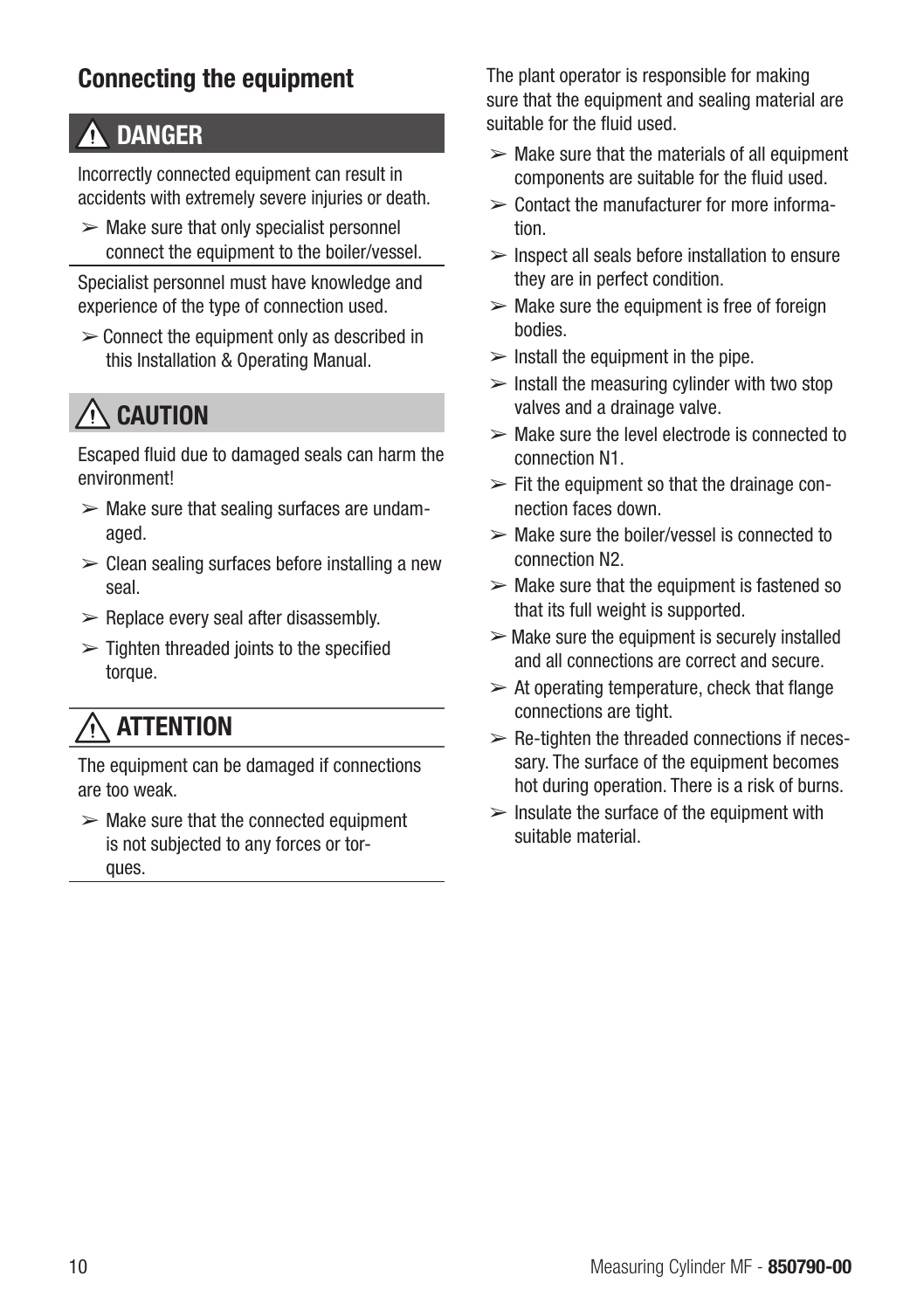#### <span id="page-10-0"></span>Bringing into service

- $\triangleright$  Please pay careful attention to the installation and operating instructions for the individual units/assemblies.
- $\triangleright$  Check all connections before bringing into service.
- $\geq$  Close the drainage valve.
- $\geq$  Slowly open the stop valve to the boiler/vessel.
- $\triangleright$  Check all flange connections at operating temperature. Re-tighten the flange connections if necessary.
- $\geq$  Briefly rinse the measuring cylinder via the drainage valve.

#### **Operation**

It is not possible to carry out work on the equipment during operation.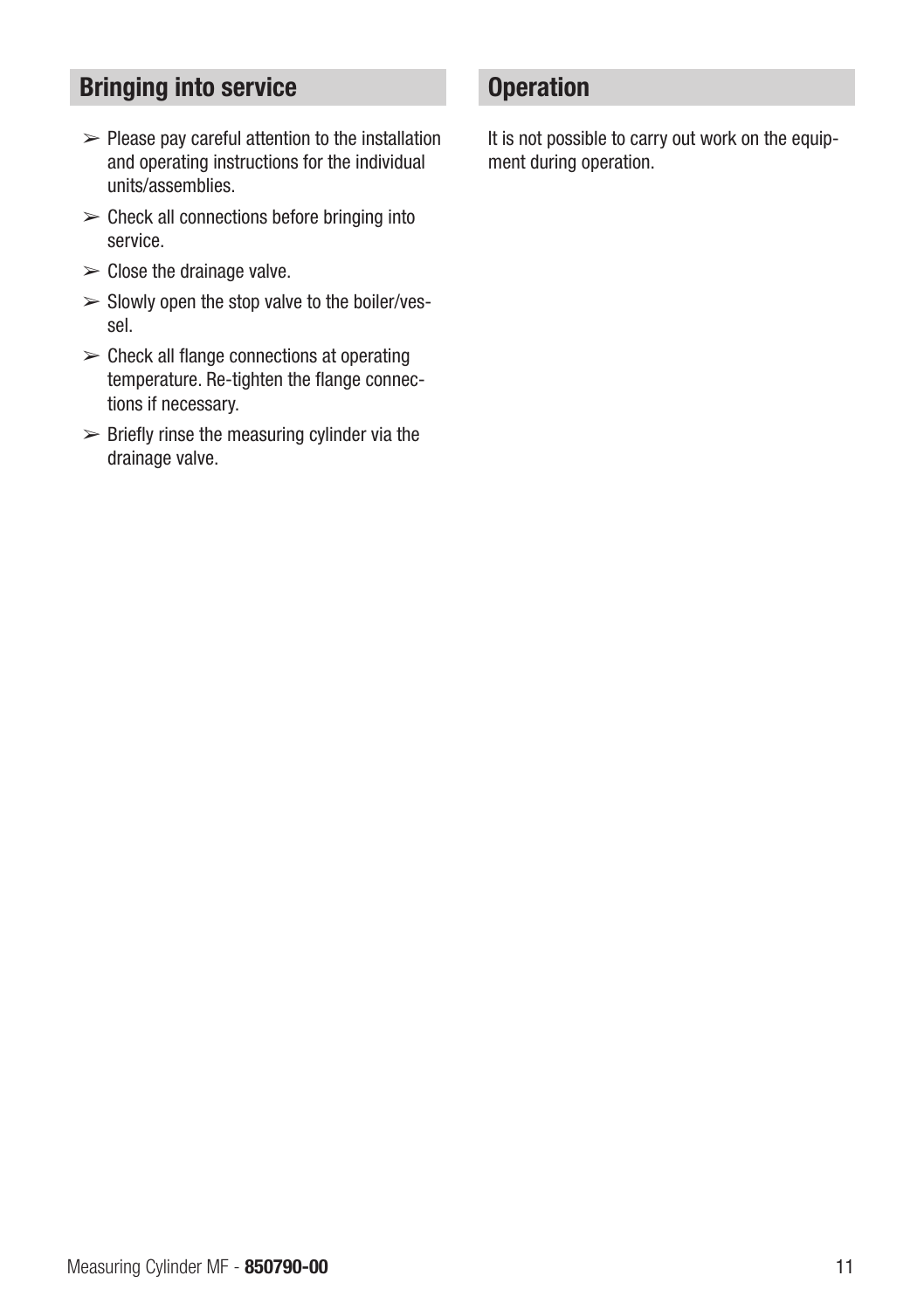#### <span id="page-11-0"></span>After operation

## **A DANGER**

For equipment used in contaminated areas, there is a risk of serious or fatal injury from harmful substances on the equipment.

- $\geq 0$ nly allow specialist personnel to perform work on contaminated equipment.
- $\triangleright$  Wear the protective clothing specified for the contaminated zone during all work.
- $\geq$  Make sure that the equipment is fully decontaminated before any work.
- $\triangleright$  Follow the instructions for handling the relevant harmful substances here.

The operator must ensure that the equipment can be safely drained on site.

# **ATTENTION**

Frost damage can occur when the system is not in operation.

- $\triangleright$  Drain the equipment if there is a risk of frost.
- $\geq$  Drain the equipment via the drainage valve.

#### Removing external dirt

- $\geq$  Remove dirt from the equipment with clean water and a lint-free cloth.
- $\triangleright$  Remove stubborn dirt with a cleaning agent suitable for the material and a lint-free cloth.

#### Servicing the equipment

The equipment does not require any particular maintenance work.

- $\geq$  Check the function and condition of the equipment at reqular intervals.
- $\geq$  Clean the equipment when necessary.

#### Installing spare parts

No spare parts are available for the equipment.

 $\triangleright$  Replace damaged equipment.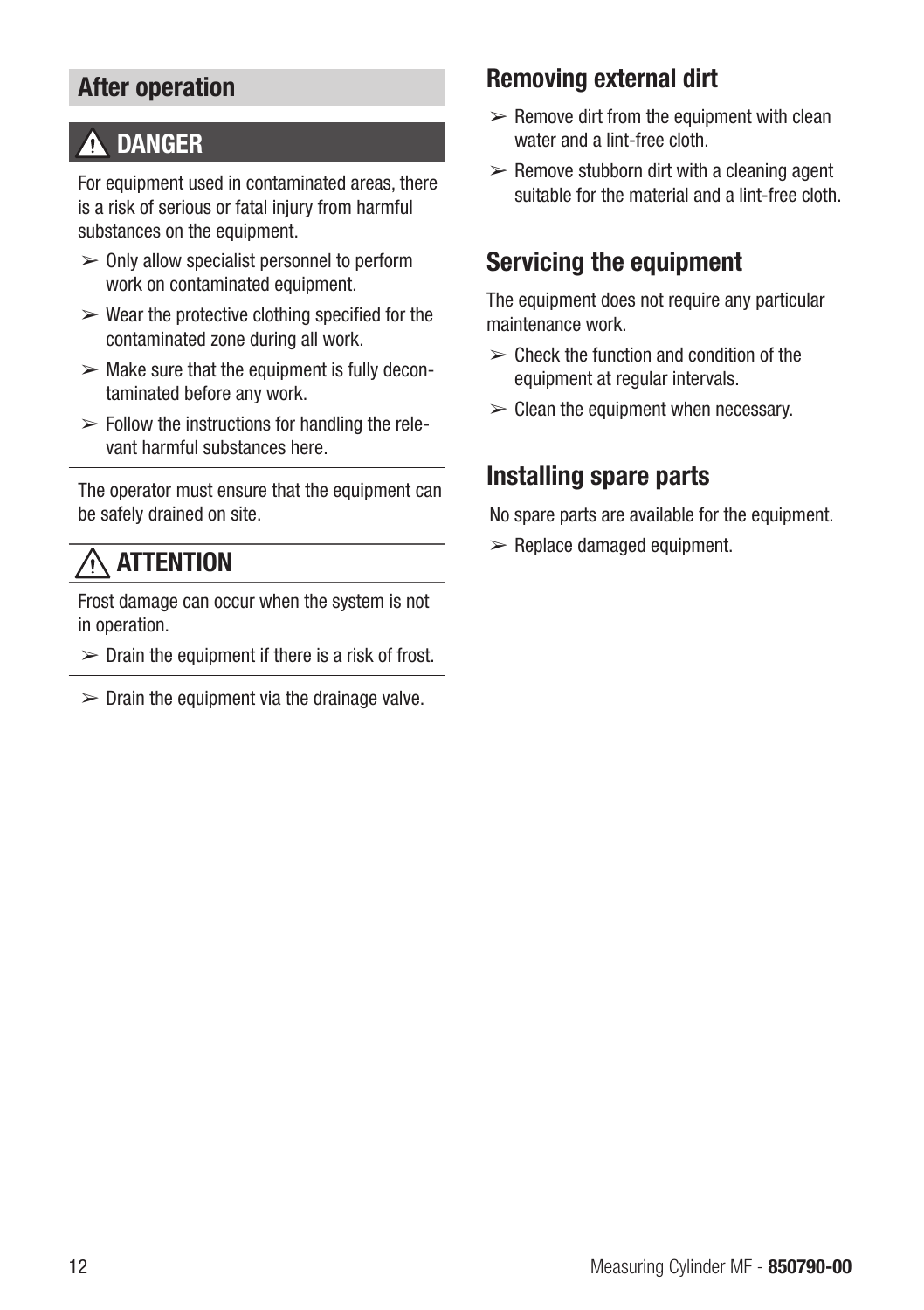#### <span id="page-12-0"></span>Taking out of service

#### Removing harmful substances

#### DANGER

For equipment used in contaminated areas, there is a risk of serious or fatal injury from harmful substances on the equipment.

- $\geq 0$ nly allow specialist personnel to perform work on contaminated equipment.
- $\triangleright$  Wear the protective clothing specified for the contaminated zone during all work.
- $\triangleright$  Make sure that the equipment is fully decontaminated before any work.
- $\triangleright$  Follow the instructions for handling the relevant harmful substances here.

Specialist personnel must have knowledge and experience in the following areas:

- ◗ The applicable local regulations for handling harmful substances
- ◗ Special regulations for handling the harmful substances present
- ◗ The use of the prescribed protective clothing

# $\bigwedge$  caution

Risk of environmental damage due to poisonous fluid residues.

- $\triangleright$  Prior to disposal, make sure the equipment is cleaned and free of any fluid residues.
- $\geq$  Dispose of all materials in accordance with the regulations at the location of use.
- $\triangleright$  Remove all residues from the equipment.
- $\geq$  Dispose of all residues in accordance with the regulations at the location of use.

#### Dismantling the equipment

## **DANGER**

Risk of severe injury or death due to burns or intoxication during work on pipes.

- $\geq$  Make sure there are no hot or hazardous fluids in the equipment or pipes.
- $\triangleright$  Make sure the pipes to the equipment are not under pressure.
- $\geq$  Make sure the system is switched off and secured so that it cannot be turned on by an unauthorised person.
- $\triangleright$  Make sure the equipment and pipes have cooled to a lukewarm temperature.
- $\triangleright$  Wear suitable protective clothing for the fluid. and use suitable personal protective equipment if necessary.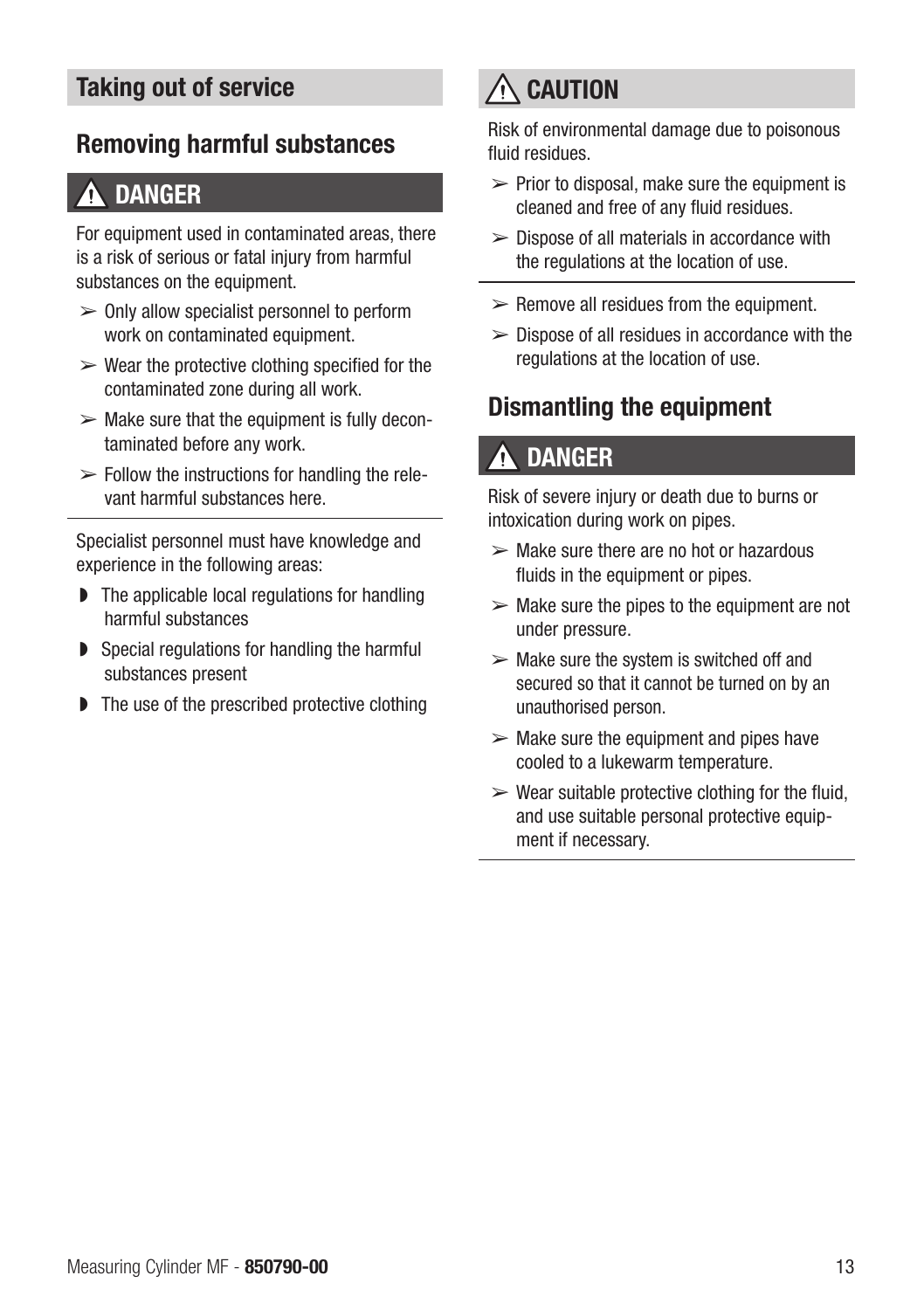#### <span id="page-13-0"></span>Dismantling the equipment

You will find information on suitable protective clothing and personal protective equipment in the safety data sheet for the fluid used.

## DANGER

Risk of crushing from falling equipment or components

- $\geq$  Always use suitable lifting gear when lifting. moving and working on the equipment and its components.
- $\triangleright$  Make sure that the equipment cannot tip over.
- $\triangleright$  Make sure that no persons are ever standing below suspended loads.
- $\geq$  Detach the equipment connections from the boiler/vessel.
- $\geq$  Place the equipment on a suitable surface.
- $\geq$  Store the equipment as described under "Storing the equipment".

#### Reusing the equipment after storage

Observe the following conditions when dismantling the equipment and using it at a different location:

- ◗ Make sure that all fluid residues have been removed from the equipment.
- ◗ Make sure that the connections are in perfect condition.
- $\geq 0$ nly use the equipment according to the operating conditions for new equipment.

# Disposal of the equipment

# $\bigwedge$  caution

Risk of environmental damage due to poisonous fluid residues.

- $\triangleright$  Prior to disposal, make sure the equipment is cleaned and free of any fluid residues.
- $\geq$  Dispose of all materials in accordance with the regulations at the location of use.

The equipment is made of welded sheet steel/ stainless steel.

You can return the equipment to your contractual partner.

- $\geq$  Make sure that all harmful substances are removed from the equipment.
- $\triangleright$  Follow the instructions under "Transporting" the equipment".
- $\geq$  Pack the equipment in its original packaging or in a suitable transport package.

The transport packaging must protect the equipment from damage in the same way as the original packaging.

- $\ge$  Send the completed and signed decontamination declaration with the equipment. The decontamination declaration must be attached to the packaging so that it is accessible from outside.
- $\triangleright$  Register the return delivery with your contractual partner before returning the equipment.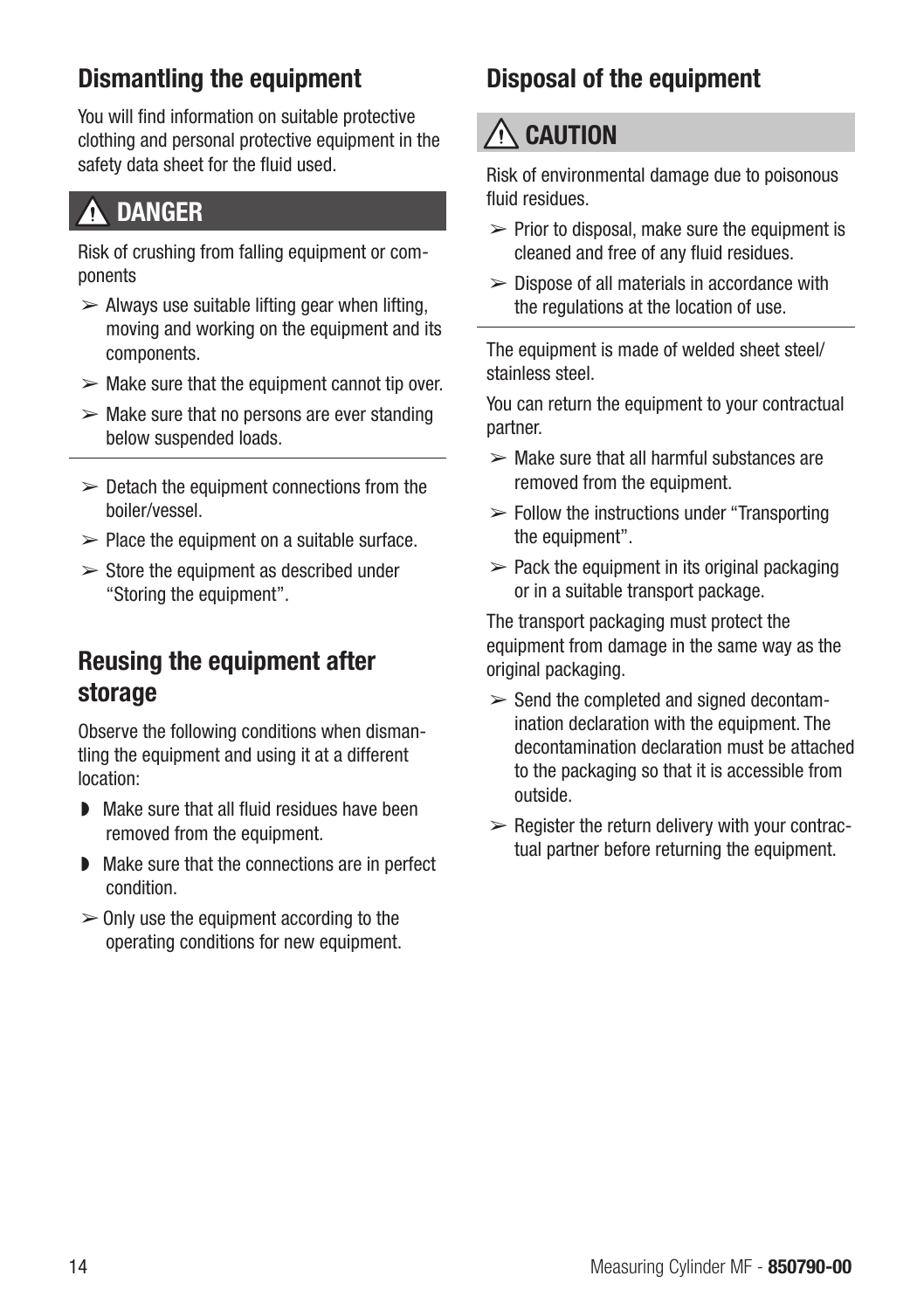#### <span id="page-14-0"></span>Technical data

#### Pressure and temperature ratings

You can find the values for your equipment on the name plate.

#### **Weights**

You can find the values for your equipment on the name plate.

#### Manufacturer's Declaration

You can find details on the conformity of the equipment in our Declaration of Conformity or Manufacturer's Declaration.

You can download the latest Declaration of Conformity or Manufacturer's Declaration at www. gestra.com or request it from the address below:

#### GESTRA AG

Münchener Strasse 77 28215 Bremen Germany E-mail info@de.gestra.com Web www.gestra.com

Modifications to the equipment not approved by us will cause this Declaration to lose its validity.